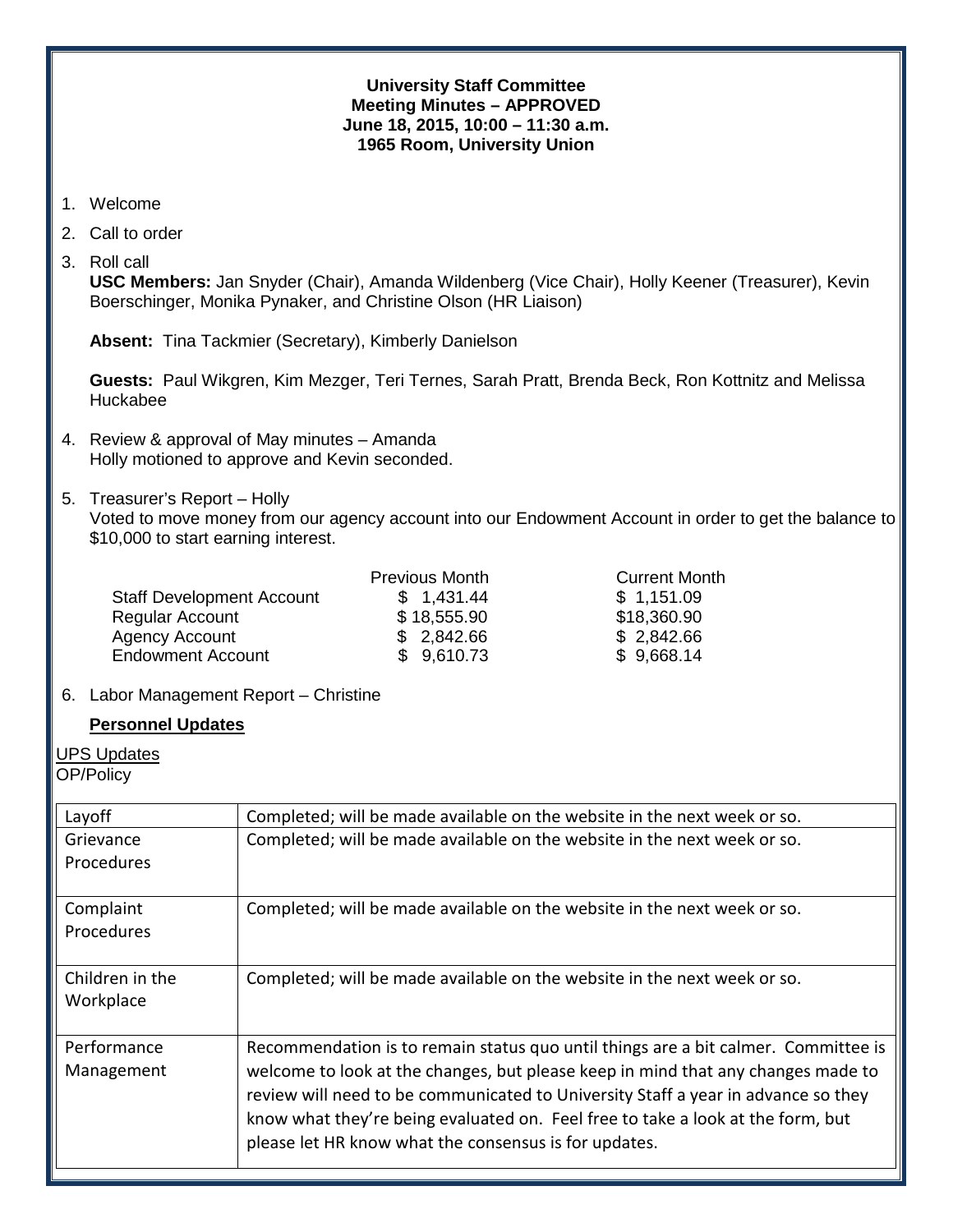| <b>University Staff</b><br>Temporary/Project<br>Appts. | HR will be updating forms and handbooks over the next month or so.                                                                                                                                                                                                                           |
|--------------------------------------------------------|----------------------------------------------------------------------------------------------------------------------------------------------------------------------------------------------------------------------------------------------------------------------------------------------|
| Title                                                  | Recommendation was to adopt the forms from Academic Staff and make one                                                                                                                                                                                                                       |
| Change                                                 | process for both groups. Documents will be created and shared for feedback in the<br>next couple weeks.                                                                                                                                                                                      |
| Recruitment<br><b>Policies</b>                         | HR is in the works for rolling out a new recruitment process to include an internal<br>recruitment and application process. This document will be available and shared in<br>the next couple of weeks                                                                                        |
| Compensation<br>Structure<br>Tools                     | A policy will be created and a forum will be upcoming to discuss this policy and<br>future changes.                                                                                                                                                                                          |
| Voluntary<br>Reassignment                              | Meetings were held to discuss the impacts to exempt staff effective 7/1 with time<br>reporting. Meetings for those eligible for voluntary reassignment will be held<br>beginning in Mid-November to give employees the option to transition beginning<br>January 2, 2016.                    |
| Workplace<br>Expectations                              | Recommendation is to adopt the Classified Work Rules until a future date when we<br>can form a working group to start on a Workplace Code of Conduct or similar<br>document. With the current state of morale, etc. the thought is this may be better<br>received and adopted down the road. |
| Workplace<br>Safety                                    | HR is working on this policy. Once in a draft format, this will be rolled out for<br>feedback.                                                                                                                                                                                               |

# Other Updates

- Human Resources is in the process of rolling out a new website. This is a couple months off, so please be patient when looking for things. We will be making updates as needed for UPS, but things are going to be in a state of transition for the next couple months. We ask for your patience and understanding through this transition. If you are looking for something and you can't find it, feel free to contact us at (920) 465-2390 or  $hr@uwgb.edu$  and we are be happy to help.
- The handbook is also in the works of being updated. We will be rolling out a draft of this to the committee once it's in a workable format.

## **New Employees**

• **Custodian (100%)** Brian Seidl transferred from a 50% Custodian position at the Weidner Center– replacing Scott Smith

# **Positions Being Recruited**

- **University Services Program Associate (Project Appointment)** Outreach and Adult Access; to provide assistance with departure of Mona Christensen
- **Human Resources Assistant (90%)** Human Resources; to replace Dana Daggs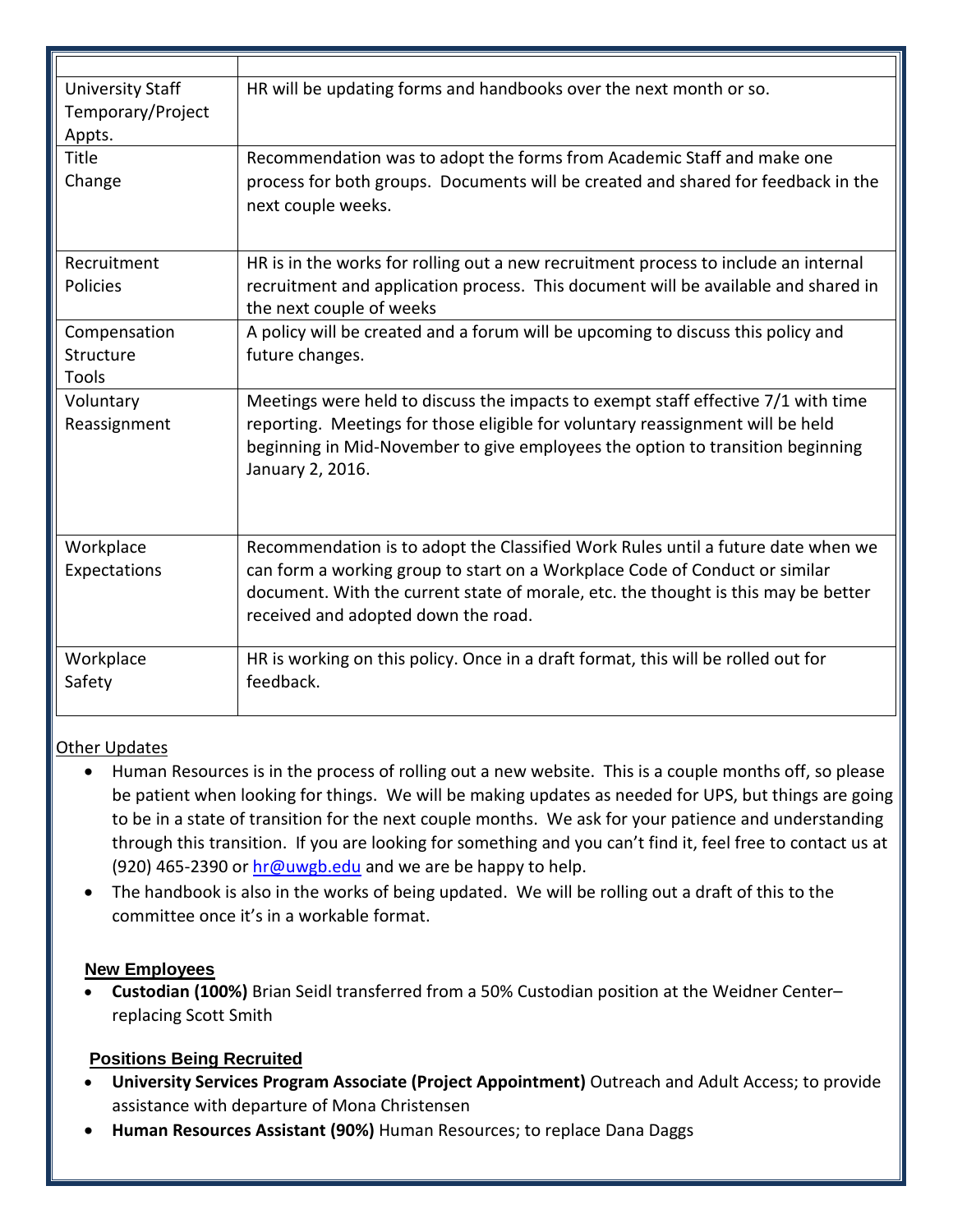• **Academic Department Associate (100%)** Natural and Applied Science/Human Biology – to replace Tammy Silha

## **Positions on Hold**

• **Electronic Technician Media Intermediate (100%)** Academic Technology Services. Incumbent: Ron Kottnitz.

# **Positions Cancelled**

- **Auto Equipment Tech Master (100%)** Facilities Management. Incumbent: David Krout.
- **Academic Department Associate (100%)** Nursing. Incumbent: Ruth Pearson.
- **Academic Department Associate (100%)** Humanistic Studies. Incumbent: Karely Mendez.
- **University Services Associate 2 (75%)** Office of Grants and Research. Incumbent: Charmaine Robaidek.
- **Office Operations Associate (50%)** Purchasing. Incumbent: NEW position.
- **Library Services Associate-Advanced (100%)** Cofrin Library. Incumbent: Leah Liebergen.

# **Vacant Positions:**

- **Program Assistant** Chancellors Office. Incumbent: Rebecca Ouradnik.
- **Academic Department Associate** Human Development/ICS. Incumbent: Nicole Miller.
- **HVAC/Refrigeration Specialist- Advanced** Facilities Management. Incumbent: Michael Van Oss.
- **IS Systems Development Services Senior** Web Services. Incumbent: Joseph Motacek.
- **Custodian (50%)** Weidner Center. Incumbent: Brian Seidl.
- **University Services Associate 2** Phoenix Bookstore. Incumbent: Paul Vavra.
- **University Services Associate 2 (75%)** CATL. Incumbent: Dana Mallett.
- **Maintenance Supervisor** Facilities Management. Incumbent: Jeff Sonkowsky.
- **University Services Program Associate** Institute for Learning Partnership. Incumbent: Lisa Salentine.
- 7. USC governance committee reports/updates (as available)
	- A. Election Committee Voted to approve Joint Governance Committees and Learning Technology Collaborative Committee representatives.
	- B. Personnel Committee –See notes above from Christine. They will hold a meeting to discuss performance reviews to either push for changes or address it at a later time.
	- C. Professional Development Committee Held final professional development training with ASPDC. Overall they felt the collaboration went well and they plan to work with them in the future. The Fall Conference is moving forward. Save the date was sent out and final speaker information and door prizes are being worked out. The Fall Conference information was shared with the UW University Staff representatives at the last meeting.
- 8. Campus shared governance committee reports/updates (as available)
	- A. Awards & Recognition Committee Election committee will continue current practice of choosing winner from the last year to represent University Staff. Steve Meyer asked if we wanted more representation on this committee and the discussion was tabled until we could speak with Cheryl Pieper regarding the situation.
	- B. Committee on Legislative Affairs—Virginia Englebert, Holly Keener and Ron Kottnitz were appointed.
	- C. Committee on Workload & Compensation –USC approved Melissa Huckabee, John McMillion and Sarah Pratt as representatives. (Ron Kottnitz is the non voting member)
	- D. Learning Technology Collaborative Committee—USC appointed Kim Mezger and Sara Pratt and Monika Pynaker were elected as representatives.
- 9. Campus appointive committee reports/updates (as available)
	- A. No reports